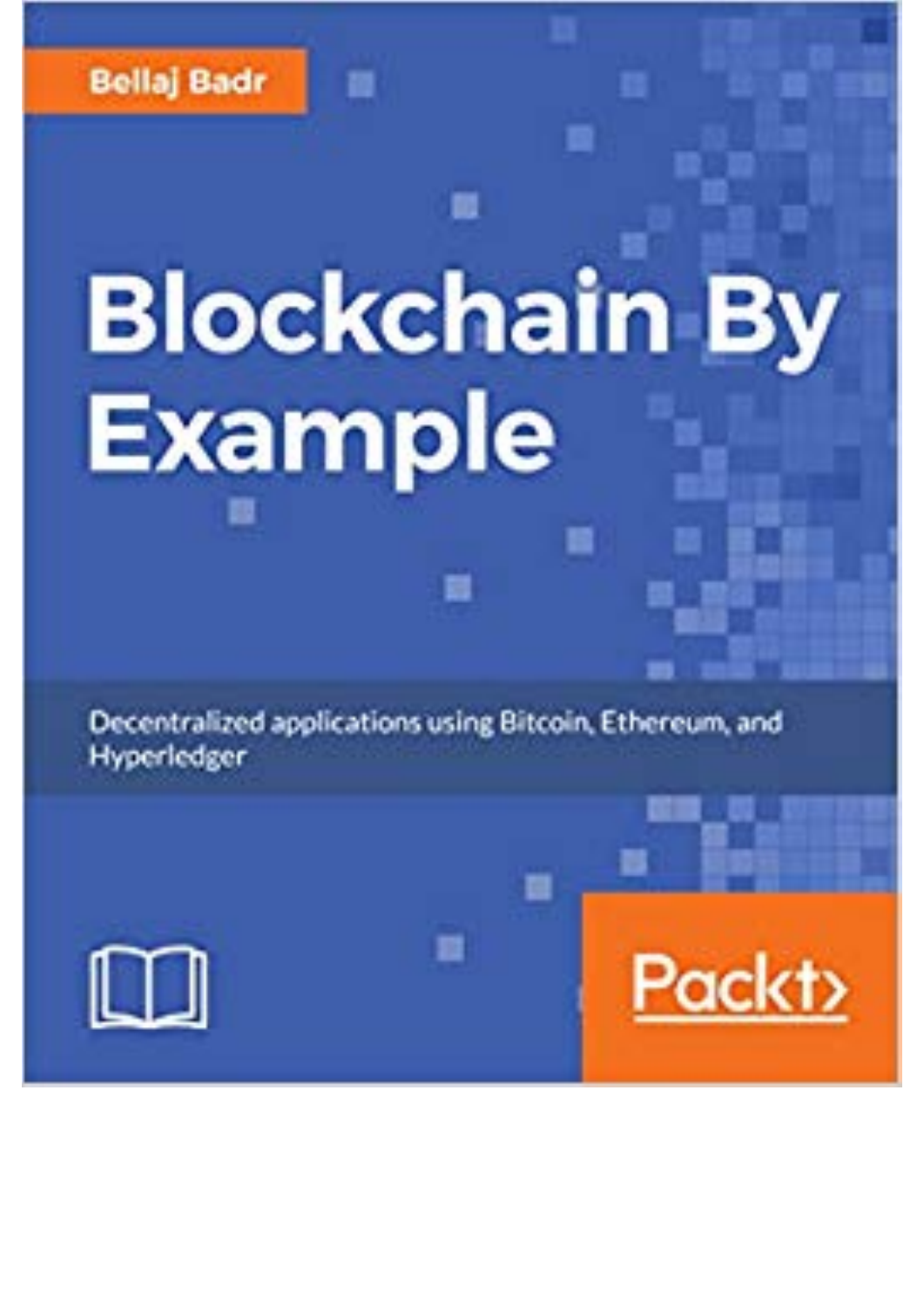*Bellaj Badr*

*Blockchain By Example: Decentralized applications using Bitcoin, Ethereum, and Hyperledger*

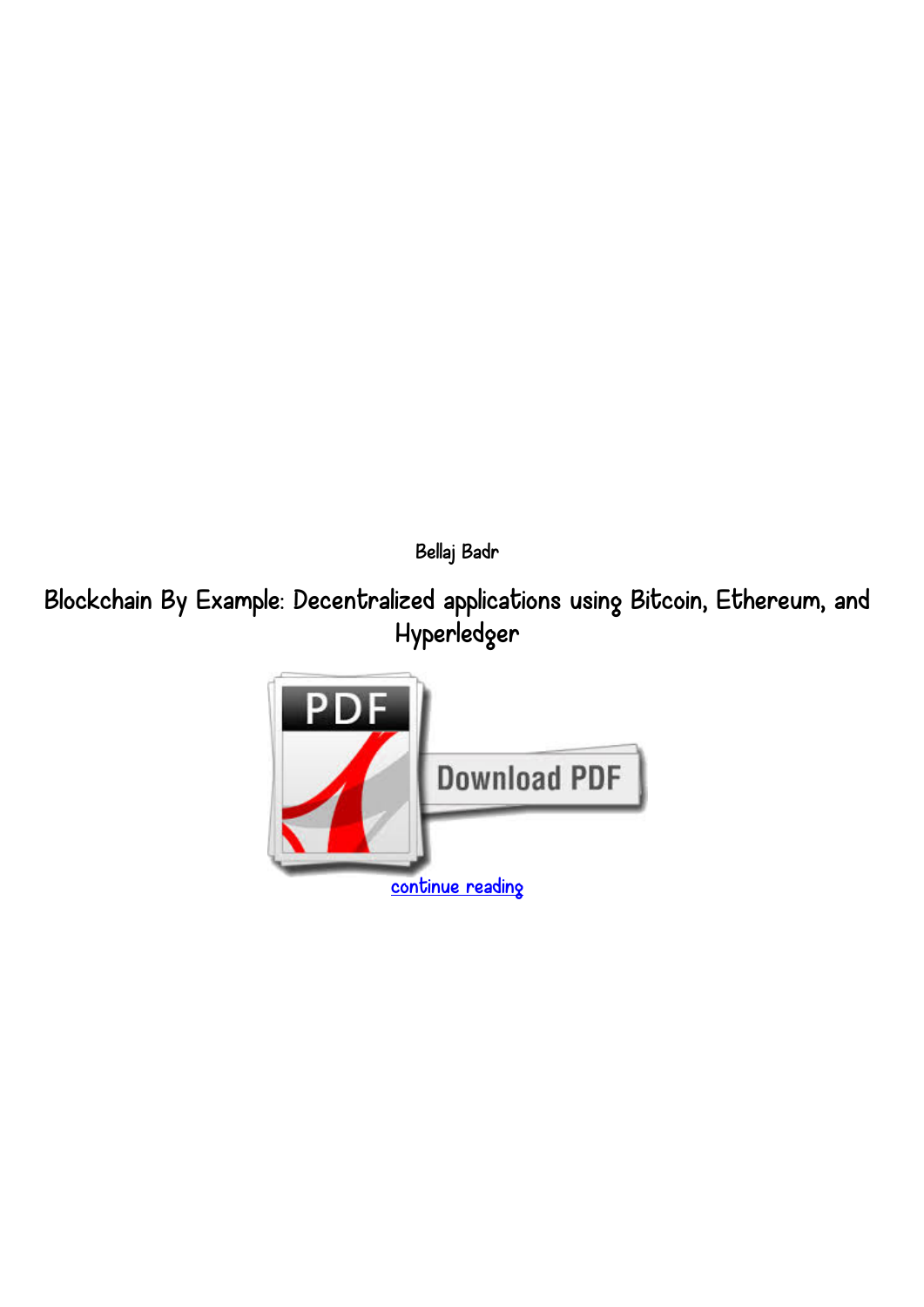*Dive into working mechanics of the decentralized blockchain applications to build your own scalable dapps. It explains all the basic concepts required to develop your own intermediate projects.Build your own currency and a payment app using BitcoinBuild Internet3 Dapps and supply chain system using Hyperledger. Blockchain technology made the backbone of a fresh type of internet based on trust, disintermediation, and decentralization.Through the entire book, we will walk you through an in depth step-by-step approach using solidity to build three blockchain projects with different complexity levels and hurdles. This publication offers you all the relevant concepts linked to cryptocurrencies, smart contracts, and blockchain in order to build your own decentralized applications. Each project will teach you just enough about blockchain to end up being productive right away.Integrate blockchain into your existing systems in your company. We covers major issues that are associated with Blockchain ecosystems such as scalability, integration, distributed document management and even more.By the finish of this reserve, you will not only be able to tackle the normal issues in the blockchain ecosystem but also design and build reliable, scalable distributed systems.Write smart contracts, run your ICO and build tontine decentralized app using EthereumExplore Blockchain to understand how to implement distributed document management.Build blockchain projects on Bitcoin, Ethereum, and Hyperledger. Technically, it really is an immutable and tamper-evidence distributed ledger of all transactions across a peer-to-peer network.What you will learnGrasp the decentralized technology fundamentals to understand blockchain principles. We will cover the different set of projects such as Bitcoin Payment System, Source Chain on Hyperledger, and Tontine Bank Dapp using Ethereum.Who This Publication Is ForIf you are keen on learning developing blockchain decentralized applications from scratch, then this book is the thing you need.Key FeaturesA go-to information which will help you know everything about Blockchain ecosystem and their related terminologiesPractical approach and easy to check out examples to implement intelligent agreements, wallet, consensus protocols and additional principles in your applicationsClear blueprint to create and develop your effective applications using Bitcoin, Ethereum, and HyperledgerBook DescriptionThe blockchain is a revolution promising a fresh world without middlemen.*



*[continue reading](http://bit.ly/2Tge8Fv)*